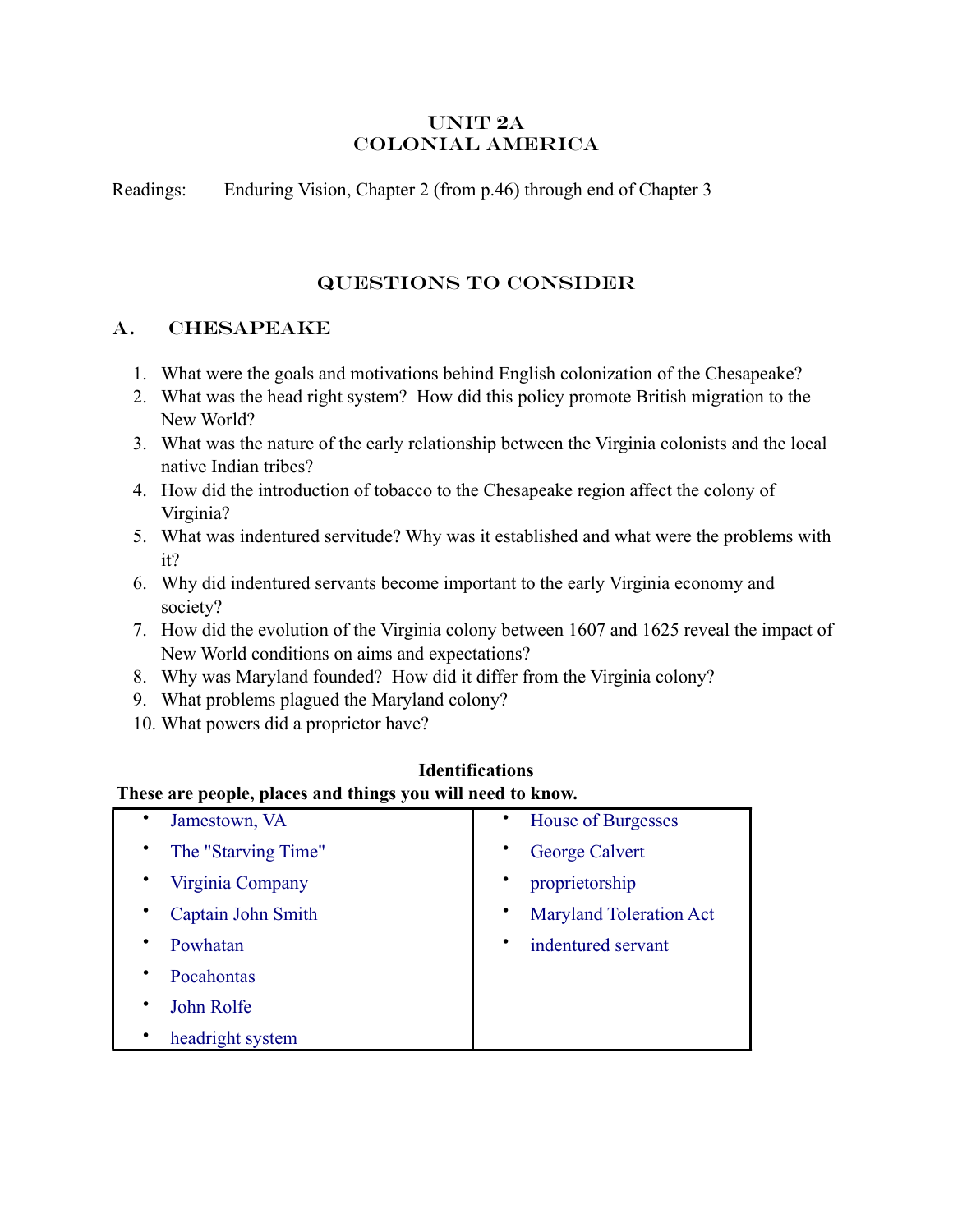# B. New England Colonies

- 1. What were the goals of the Separatists who settled in Plymouth in 1620?
- 2. How was the early "Plymouth Plantation" governed?
- 3. What was the Pilgrims' relationship with Native Americans? How did their experiences differ from those of the Virginia settlers?
- 4. What were some of the religious beliefs of the early Puritans who settled in New England?
- 5. What were the differences between Puritans and Pilgrims?
- 6. According to their leader, John Winthrop, what did the Puritans believe to be their purpose in coming to America? Did the Puritans move away from that purpose?
- 7. What threats did Roger Williams and Anne Hutchinson pose to the Massachusetts Bay leadership?
- 8. What did the challenges to Puritan authority reveal about Puritan religious and social beliefs?

#### **Identifications**

#### **These are people, places and things you will need to know.**

| <b>English Reformation</b>          | <b>Thomas Hooker</b>            |
|-------------------------------------|---------------------------------|
| "The Great Migration" [1620-1633]   | Fundamental Orders of CT (1629) |
| Puritan                             | <b>Roger Williams</b>           |
| <b>Covenant of Grace</b>            | <b>Anne Hutchinson</b>          |
| The New England Way                 | theocracy                       |
| <b>Half-Way Covenant</b>            |                                 |
| Church of England [Anglican Church] |                                 |
| Pilgrims [Separatists]              |                                 |
| <b>Plymouth Plantation</b>          |                                 |
| Mayflower Compact (1620)            |                                 |
| <b>Mass Bay Colony</b>              |                                 |
| <b>John Winthrop</b>                |                                 |
|                                     |                                 |

# C. "Restoration" Colonies

1. How did the Stuart Restoration affect those English colonies already established in America? How did it affect attitudes about founding more settlements?